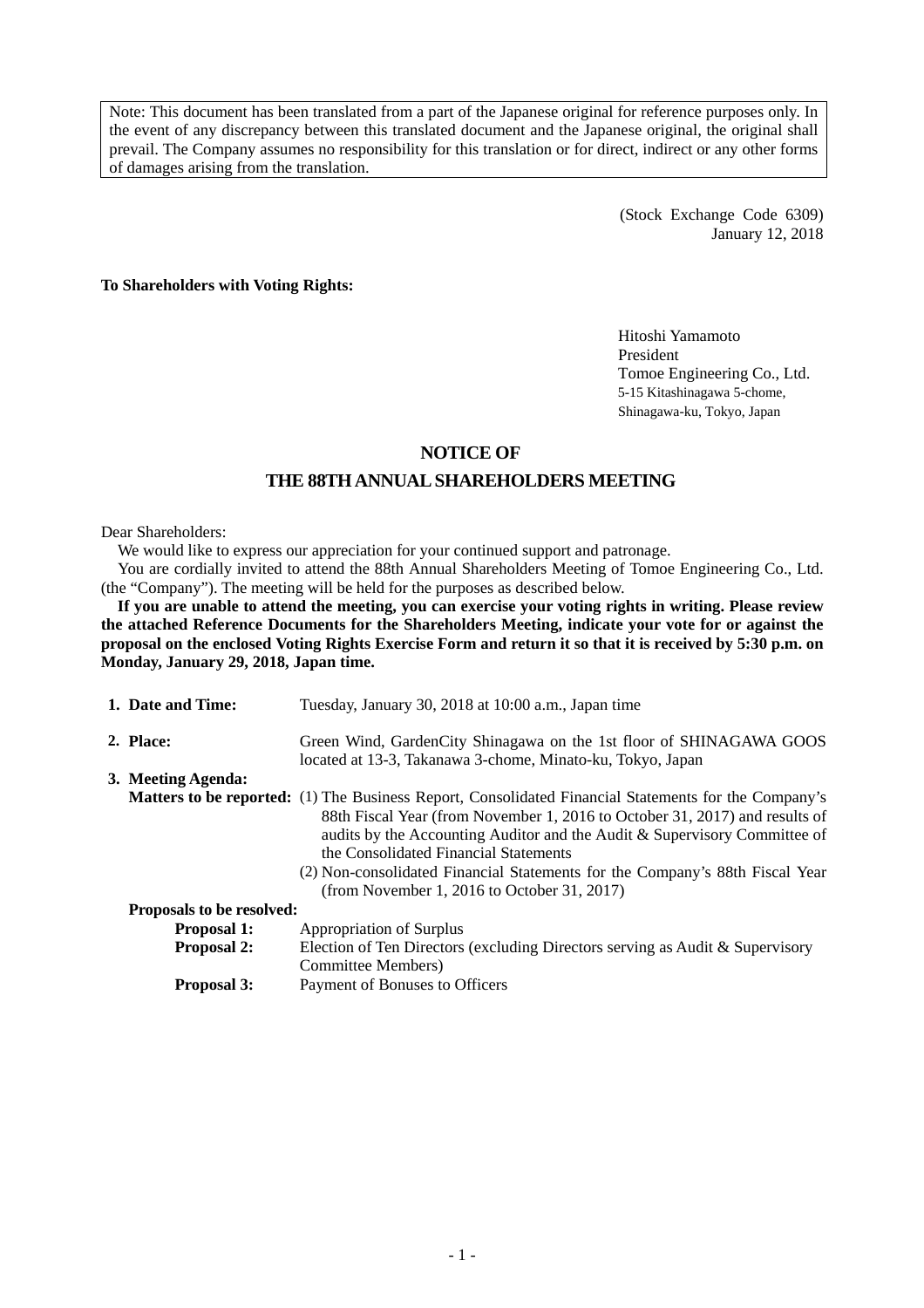- ◎ When attending the meeting, please submit the enclosed Voting Rights Exercise Form at the reception desk.
- ◎ Should the Reference Documents for the Shareholders Meeting, Business Report, Consolidated Financial Statements and Non-consolidated Financial Statements require revisions, the revised versions will be posted on the Company's website (https://www.tomo-e.co.jp/).
- ◎ From among the documents to be attached to this notice, Notes to the Consolidated Financial Statements and Notes to the Non-consolidated Financial Statements are posted on the Company's website (https://www.tomo-e.co.jp/) in accordance with laws and ordinances and the Articles of Incorporation of the Company. Therefore, they are not stated in the Appendix provided with this notice. The Consolidated Financial Statements and Non-consolidated Financial Statements stated in the Appendix provided with this notice are part of the Consolidated Financial Statements and Non-consolidated Financial Statements that were audited by the Audit & Supervisory Committee and the Accounting Auditor in preparing audit reports and accounting audit reports, respectively.

<sup>〰〰〰〰〰〰〰〰〰〰〰〰〰〰〰〰〰〰〰〰〰〰〰〰〰〰〰〰〰〰〰〰〰〰〰〰〰〰〰〰〰〰〰〰〰〰</sup>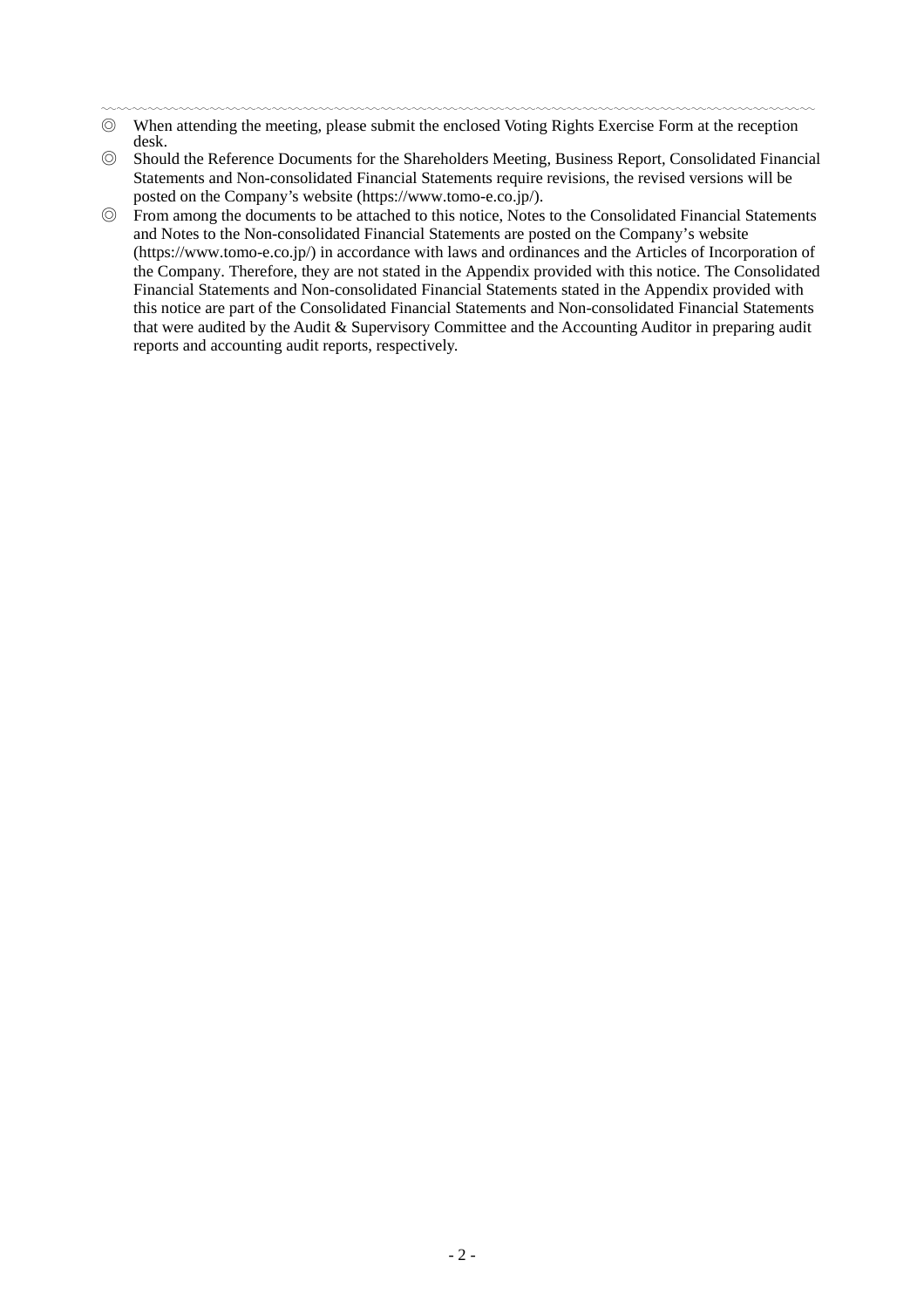# **Reference Documents for the Shareholders Meeting**

### **Proposals and References**

### **Proposal 1: Appropriation of Surplus**

1. Matters regarding the year-end dividend

As its basic policy, the Company will implement appropriate and stable dividends while seeking to increase internal reserves to reinforce its financial position and management foundation, and by considering consolidated operating results, the group's medium-term business strategy and other factors in a comprehensive manner.

Based on the above policy, the year-end dividend of 22.50 yen per share for the current fiscal year is proposed by considering the operating results for the fiscal year ended October 31, 2017 and the future outlook.

(1) Matters regarding the assignment of assets to be distributed to shareholders and the total amount thereof

22.50 yen per share of the Company's common stock, in a total amount of 224,513,618 yen

As the Company has already paid the interim dividend of 22.50 yen per share, the annual dividend for the fiscal year ended October 31, 2017 will amount to 45 yen per share.

- (2) The date on which dividends of retained earnings become effective January 31, 2018
- 2. Matters regarding appropriation of surplus Regarding the internal reserves, the Company proposes as follows to reinforce the management foundation in preparation for the future business development.
	- (1) Item of surplus to be increased and the amount thereof General reserve of 900,000,000 yen
	- (2) Item of surplus to be decreased and the amount thereof Retained earnings brought forward of 900,000,000 yen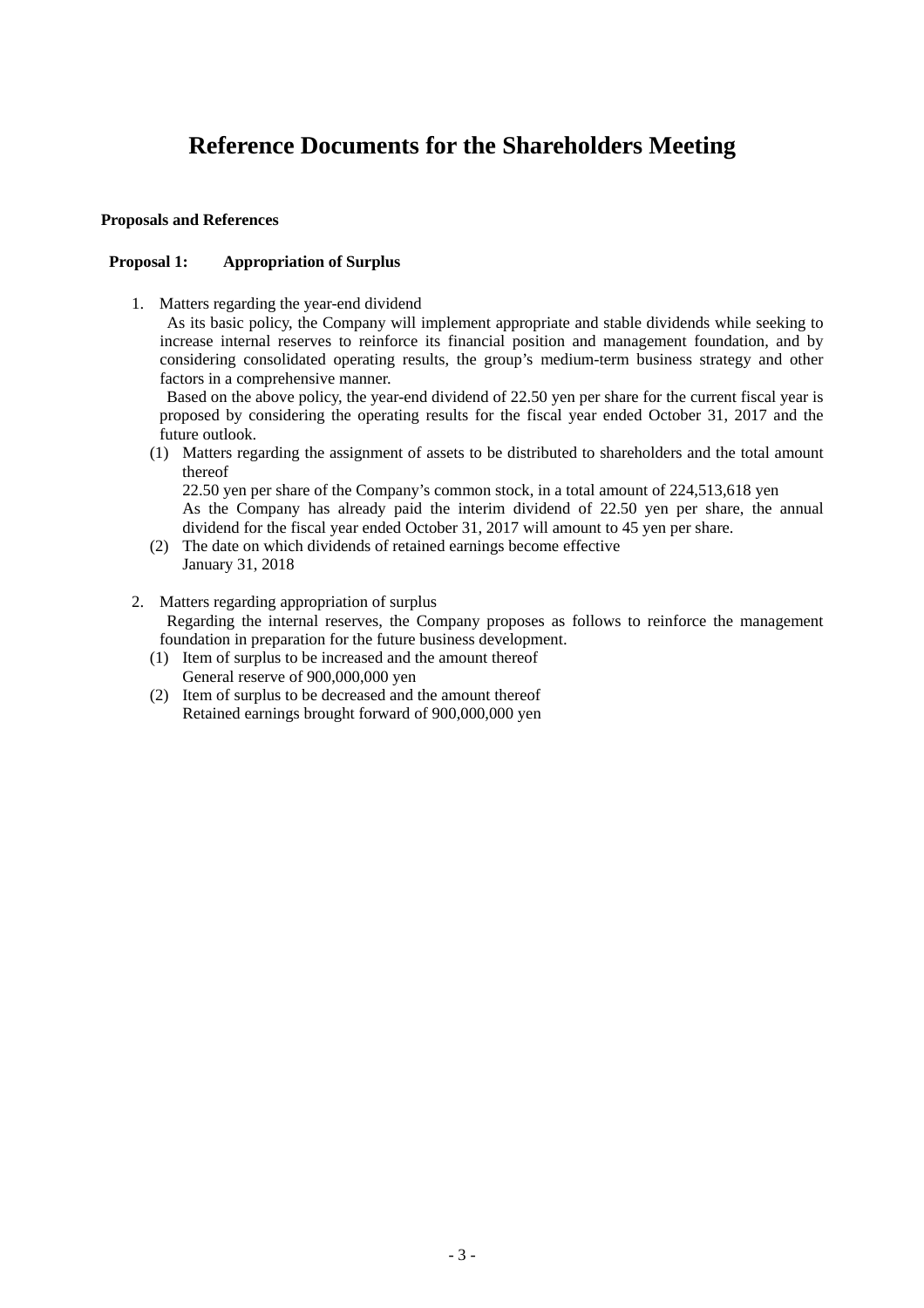## **Proposal 2: Election of Ten Directors (excluding Directors serving as Audit & Supervisory Committee Members)**

The term of office of all ten Directors (excluding Directors serving as Audit & Supervisory Committee Members; hereinafter the same shall apply in this proposal) will expire at the conclusion of this Annual Shareholders Meeting. Accordingly, the election of ten Directors is proposed.

With regard to the election of Directors, the Company received a report from the Audit & Supervisory Committee that there were no items to be pointed out.

The candidates for Directors are as follows:

|                |                                                                                                                         |                      |                                                                                                                                                                                                                                         | Number of     |  |
|----------------|-------------------------------------------------------------------------------------------------------------------------|----------------------|-----------------------------------------------------------------------------------------------------------------------------------------------------------------------------------------------------------------------------------------|---------------|--|
| No.            | Name                                                                                                                    |                      | Past experience, positions                                                                                                                                                                                                              | shares of the |  |
|                | (Date of birth)                                                                                                         | and responsibilities |                                                                                                                                                                                                                                         | Company       |  |
|                |                                                                                                                         |                      |                                                                                                                                                                                                                                         | held          |  |
|                |                                                                                                                         | April 1979           | Joined the Company                                                                                                                                                                                                                      |               |  |
|                |                                                                                                                         | April 2003           | General Manager, Industrial Machinery Sales Dept.,                                                                                                                                                                                      |               |  |
|                |                                                                                                                         |                      | Machinery & Equipment Div.                                                                                                                                                                                                              |               |  |
|                |                                                                                                                         | January 2007         | Director                                                                                                                                                                                                                                |               |  |
|                | Hitoshi Yamamoto                                                                                                        |                      | Deputy General Manager, Machinery & Equipment                                                                                                                                                                                           |               |  |
|                | (July 20, 1955)                                                                                                         |                      | Div. (in charge of Industrial Machinery Sales Dept.)                                                                                                                                                                                    | 26,661        |  |
|                | <reappointment></reappointment>                                                                                         | January 2009         | <b>Managing Director</b>                                                                                                                                                                                                                |               |  |
|                |                                                                                                                         |                      | General Manager, Machinery & Equipment Div.                                                                                                                                                                                             |               |  |
| 1              |                                                                                                                         | January 2013         | Senior Managing Director                                                                                                                                                                                                                |               |  |
|                |                                                                                                                         |                      | General Manager, Chemical Product Div.                                                                                                                                                                                                  |               |  |
|                |                                                                                                                         | January 2015         | President (current position)                                                                                                                                                                                                            |               |  |
|                | (Reasons for selecting the candidate for Director)                                                                      |                      |                                                                                                                                                                                                                                         |               |  |
|                | Mr. Hitoshi Yamamoto has abundant operational knowledge and experience on the Company's overall business with           |                      |                                                                                                                                                                                                                                         |               |  |
|                | focus on the machinery and equipment business and chemical products business. Since assuming office as                  |                      |                                                                                                                                                                                                                                         |               |  |
|                | Representative Director in January 2015, he has duly performed his duties as a senior executive officer of the Group.   |                      |                                                                                                                                                                                                                                         |               |  |
|                | Therefore, the Company believes that he is qualified as a Director of the Company and reappoints him as a candidate for |                      |                                                                                                                                                                                                                                         |               |  |
|                | Director.                                                                                                               |                      |                                                                                                                                                                                                                                         |               |  |
|                |                                                                                                                         | November 1975        | Joined the Company                                                                                                                                                                                                                      |               |  |
|                |                                                                                                                         | January 2005         | General Manager, Environmental Equipment Sales                                                                                                                                                                                          |               |  |
|                |                                                                                                                         |                      | Dept., Machinery & Equipment Div.                                                                                                                                                                                                       |               |  |
|                |                                                                                                                         | April 2008           | General Manager, Osaka Branch Office                                                                                                                                                                                                    |               |  |
|                | Yoshito Honma<br>(October 2, 1952)                                                                                      | January 2009         | Director                                                                                                                                                                                                                                |               |  |
|                |                                                                                                                         |                      |                                                                                                                                                                                                                                         | 23,574        |  |
|                |                                                                                                                         |                      |                                                                                                                                                                                                                                         |               |  |
|                | <reappointment></reappointment>                                                                                         | January 2011         | President, Tomoe Machinery Service Co., Ltd.                                                                                                                                                                                            |               |  |
| $\overline{c}$ |                                                                                                                         | January 2013         | Managing Director of the Company (current                                                                                                                                                                                               |               |  |
|                |                                                                                                                         |                      | position)                                                                                                                                                                                                                               |               |  |
|                |                                                                                                                         |                      | General Manager, Machinery & Equipment Div.<br>(current position)                                                                                                                                                                       |               |  |
|                |                                                                                                                         |                      |                                                                                                                                                                                                                                         |               |  |
|                | (Reasons for selecting the candidate for Director)                                                                      |                      |                                                                                                                                                                                                                                         |               |  |
|                |                                                                                                                         |                      | Mr. Yoshito Honma has abundant operational knowledge and experience on the Company's overall business with focus<br>on the machinery and equipment business. Since assuming office as a Director in January 2009, he has duly performed |               |  |
|                |                                                                                                                         |                      | duties in general as Director. Therefore, the Company believes that he is qualified as a Director of the Company and                                                                                                                    |               |  |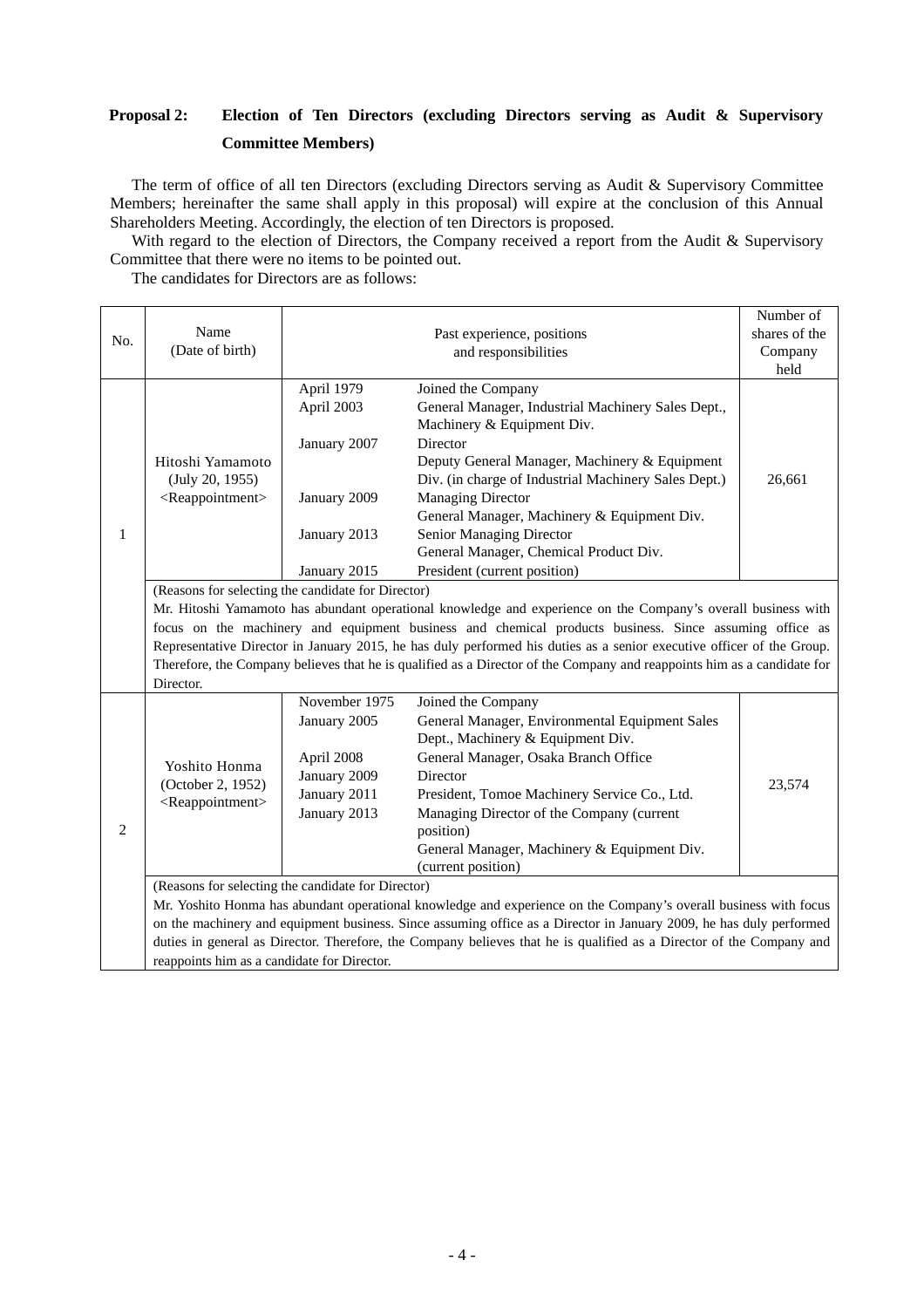|                                                                                                                                                                                                                                                  |                                                                                                                  |               |                                                                                                                          | Number of     |
|--------------------------------------------------------------------------------------------------------------------------------------------------------------------------------------------------------------------------------------------------|------------------------------------------------------------------------------------------------------------------|---------------|--------------------------------------------------------------------------------------------------------------------------|---------------|
| No.                                                                                                                                                                                                                                              | Name                                                                                                             |               | Past experience, positions                                                                                               | shares of the |
|                                                                                                                                                                                                                                                  | (Date of birth)                                                                                                  |               | and responsibilities                                                                                                     | Company       |
|                                                                                                                                                                                                                                                  |                                                                                                                  |               |                                                                                                                          | held          |
|                                                                                                                                                                                                                                                  |                                                                                                                  | April 1975    | Joined the Company                                                                                                       |               |
|                                                                                                                                                                                                                                                  |                                                                                                                  | April 2007    | General Manager, General Affairs Div.                                                                                    |               |
|                                                                                                                                                                                                                                                  |                                                                                                                  | January 2011  | Director                                                                                                                 |               |
|                                                                                                                                                                                                                                                  | Masayoshi                                                                                                        |               | In charge of General Affairs Div. and Business                                                                           |               |
|                                                                                                                                                                                                                                                  | Fukasawa<br>(January 14, 1952)<br><reappointment></reappointment>                                                |               | Coordination Div. and General Manager, General                                                                           | 15,763        |
|                                                                                                                                                                                                                                                  |                                                                                                                  |               | Affairs Div.                                                                                                             |               |
| 3                                                                                                                                                                                                                                                |                                                                                                                  | April 2013    | In charge of General Affairs Div. and Business                                                                           |               |
|                                                                                                                                                                                                                                                  |                                                                                                                  |               | Coordination Div. (current position)                                                                                     |               |
|                                                                                                                                                                                                                                                  |                                                                                                                  | January 2015  | Managing Director (current position)                                                                                     |               |
|                                                                                                                                                                                                                                                  | (Reasons for selecting the candidate for Director)                                                               |               |                                                                                                                          |               |
|                                                                                                                                                                                                                                                  |                                                                                                                  |               | Mr. Masayoshi Fukasawa has abundant operational knowledge and experience on the Company's overall business with          |               |
|                                                                                                                                                                                                                                                  |                                                                                                                  |               | focus on the administrative division. Since assuming office as a Director in January 2011, he has duly performed duties  |               |
|                                                                                                                                                                                                                                                  |                                                                                                                  |               | in general as Director. Therefore, the Company believes that he is qualified as a Director of the Company and reappoints |               |
|                                                                                                                                                                                                                                                  | him as a candidate for Director.                                                                                 |               |                                                                                                                          |               |
|                                                                                                                                                                                                                                                  |                                                                                                                  | April 1980    | Joined JDC CORPORATION                                                                                                   |               |
|                                                                                                                                                                                                                                                  |                                                                                                                  | April 1988    | Joined Elkem Japan K.K.                                                                                                  |               |
|                                                                                                                                                                                                                                                  |                                                                                                                  | April 2000    | Joined the Company                                                                                                       |               |
|                                                                                                                                                                                                                                                  |                                                                                                                  | November 2005 | General Manager, Industrial Materials Dept.,                                                                             |               |
|                                                                                                                                                                                                                                                  |                                                                                                                  |               | Chemical Products Div.                                                                                                   |               |
|                                                                                                                                                                                                                                                  |                                                                                                                  | January 2011  | Director (current position)                                                                                              |               |
|                                                                                                                                                                                                                                                  |                                                                                                                  |               | Deputy General Manager, Chemical Products Div.                                                                           |               |
|                                                                                                                                                                                                                                                  |                                                                                                                  |               | (in charge of Plastics Dept., Industrial Materials                                                                       |               |
|                                                                                                                                                                                                                                                  |                                                                                                                  |               | Dept., and Fine Chemicals Dept.)                                                                                         |               |
|                                                                                                                                                                                                                                                  | Akitomo Tamai                                                                                                    |               | President, Tomoe Butsuryu Co., Ltd. (current                                                                             |               |
|                                                                                                                                                                                                                                                  | (February 12, 1957)<br><reappointment></reappointment>                                                           |               | position)                                                                                                                | 17,628        |
|                                                                                                                                                                                                                                                  |                                                                                                                  | November 2012 | President, Tomoe Trading (Shenzhen) Co., Ltd.                                                                            |               |
| $\overline{4}$                                                                                                                                                                                                                                   |                                                                                                                  |               | (current position)                                                                                                       |               |
|                                                                                                                                                                                                                                                  |                                                                                                                  | January 2013  | Deputy General Manager, Chemical Products Div.                                                                           |               |
|                                                                                                                                                                                                                                                  |                                                                                                                  |               | (in charge of Plastics Dept. and Industrial Materials                                                                    |               |
|                                                                                                                                                                                                                                                  |                                                                                                                  |               | Dept.) and General Manager, China Business                                                                               |               |
|                                                                                                                                                                                                                                                  |                                                                                                                  |               | Promotion Dept., Chemical Products Div. of the                                                                           |               |
|                                                                                                                                                                                                                                                  |                                                                                                                  |               | Company                                                                                                                  |               |
|                                                                                                                                                                                                                                                  |                                                                                                                  | November 2017 | Deputy General Manager, Chemical Products Div.                                                                           |               |
|                                                                                                                                                                                                                                                  |                                                                                                                  |               | (in charge of Plastics Dept. and Industrial Materials                                                                    |               |
|                                                                                                                                                                                                                                                  |                                                                                                                  |               | Dept.) (current position)                                                                                                |               |
|                                                                                                                                                                                                                                                  | (Reasons for selecting the candidate for Director)                                                               |               |                                                                                                                          |               |
|                                                                                                                                                                                                                                                  | Mr. Akitomo Tamai has abundant operational knowledge and experience on the Company's overall business with focus |               |                                                                                                                          |               |
| on the chemical products business. Since assuming office as a Director in January 2011, he has duly performed duties in<br>general as Director. Therefore, the Company believes that he is qualified as a Director of the Company and reappoints |                                                                                                                  |               |                                                                                                                          |               |
|                                                                                                                                                                                                                                                  |                                                                                                                  |               |                                                                                                                          |               |
|                                                                                                                                                                                                                                                  | him as a candidate for Director.                                                                                 |               |                                                                                                                          |               |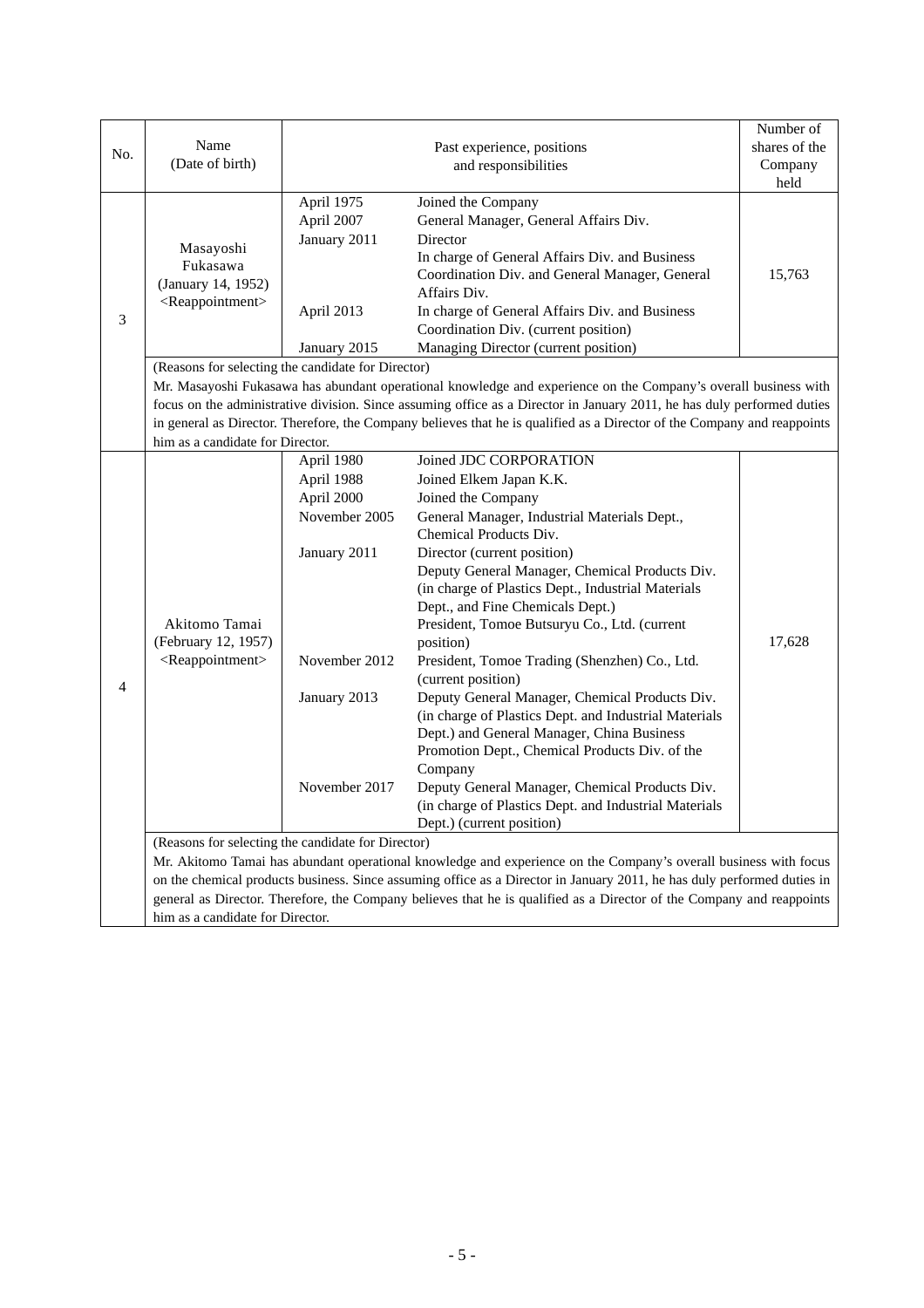|               |                                                                                                                                                                                                                                             |                                             |                                                                                                                  | Number of     |  |  |
|---------------|---------------------------------------------------------------------------------------------------------------------------------------------------------------------------------------------------------------------------------------------|---------------------------------------------|------------------------------------------------------------------------------------------------------------------|---------------|--|--|
| No.           | Name                                                                                                                                                                                                                                        |                                             | Past experience, positions                                                                                       | shares of the |  |  |
|               | (Date of birth)                                                                                                                                                                                                                             |                                             | and responsibilities                                                                                             | Company       |  |  |
|               |                                                                                                                                                                                                                                             |                                             |                                                                                                                  | held          |  |  |
|               | Jun Ohashi<br>(March 4, 1953)                                                                                                                                                                                                               | April 1976                                  | Joined the Company                                                                                               |               |  |  |
|               |                                                                                                                                                                                                                                             | November 2007                               | General Manager, Quality Assurance Dept.,                                                                        |               |  |  |
|               |                                                                                                                                                                                                                                             |                                             | Machinery & Equipment Div.                                                                                       |               |  |  |
|               |                                                                                                                                                                                                                                             | November 2010                               | General Manager, Production Control Dept.,                                                                       |               |  |  |
|               |                                                                                                                                                                                                                                             |                                             | Machinery & Equipment Div.                                                                                       |               |  |  |
|               |                                                                                                                                                                                                                                             | November 2011                               | General Manager, Sagami Factory, Machinery &                                                                     | 14,007        |  |  |
|               | <reappointment></reappointment>                                                                                                                                                                                                             |                                             | Equipment Div.                                                                                                   |               |  |  |
|               |                                                                                                                                                                                                                                             | January 2013                                | Director (current position)                                                                                      |               |  |  |
| $\mathfrak s$ |                                                                                                                                                                                                                                             |                                             | Deputy General Manager, Machinery & Equipment                                                                    |               |  |  |
|               |                                                                                                                                                                                                                                             |                                             | Div. (in charge of production) and General Manager,                                                              |               |  |  |
|               |                                                                                                                                                                                                                                             |                                             | Sagami Factory, Machinery & Equipment Div.                                                                       |               |  |  |
|               |                                                                                                                                                                                                                                             |                                             | (current position)                                                                                               |               |  |  |
|               | (Reasons for selecting the candidate for Director)                                                                                                                                                                                          |                                             |                                                                                                                  |               |  |  |
|               |                                                                                                                                                                                                                                             |                                             | Mr. Jun Ohashi has abundant operational knowledge and experience on the Company's overall business with focus on |               |  |  |
|               | the machinery and equipment business. Since assuming office as a Director in January 2013, he has duly performed                                                                                                                            |                                             |                                                                                                                  |               |  |  |
|               | duties in general as Director. Therefore, the Company believes that he is qualified as a Director of the Company and                                                                                                                        |                                             |                                                                                                                  |               |  |  |
|               | reappoints him as a candidate for Director.                                                                                                                                                                                                 |                                             |                                                                                                                  |               |  |  |
|               |                                                                                                                                                                                                                                             | April 1985                                  | Joined Nippon Kaiji Kentei Kyokai                                                                                |               |  |  |
|               |                                                                                                                                                                                                                                             | September 1989                              | Joined the Company                                                                                               |               |  |  |
|               |                                                                                                                                                                                                                                             | November 2011                               | General Manager, Chemical Products Sales Dept.,                                                                  |               |  |  |
|               |                                                                                                                                                                                                                                             |                                             | Osaka Branch Office                                                                                              |               |  |  |
|               |                                                                                                                                                                                                                                             | April 2014                                  | General Manager, Fine Chemicals Dept., Chemical                                                                  |               |  |  |
|               |                                                                                                                                                                                                                                             |                                             | Products Div.                                                                                                    |               |  |  |
|               | Akiyoshi Shinoda                                                                                                                                                                                                                            | January 2015                                | Director (current position)                                                                                      |               |  |  |
|               | (August 23, 1961)                                                                                                                                                                                                                           |                                             | Deputy General Manager, Chemical Products Div.                                                                   | 13,630        |  |  |
|               | <reappointment></reappointment>                                                                                                                                                                                                             |                                             | (in charge of Advanced Materials Dept. and                                                                       |               |  |  |
| 6             |                                                                                                                                                                                                                                             |                                             | Electronic Materials Dept.) and General Manager,                                                                 |               |  |  |
|               |                                                                                                                                                                                                                                             |                                             | Fine Chemicals Dept.                                                                                             |               |  |  |
|               |                                                                                                                                                                                                                                             | April 2015                                  | Deputy General Manager, Chemical Products Div.                                                                   |               |  |  |
|               |                                                                                                                                                                                                                                             |                                             | (in charge of Advanced Materials Dept., Electronic                                                               |               |  |  |
|               |                                                                                                                                                                                                                                             |                                             | Materials Dept., and Fine Chemicals Dept.) (current                                                              |               |  |  |
|               | position)                                                                                                                                                                                                                                   |                                             |                                                                                                                  |               |  |  |
|               | (Reasons for selecting the candidate for Director)                                                                                                                                                                                          |                                             |                                                                                                                  |               |  |  |
|               | Mr. Akiyoshi Shinoda has abundant operational knowledge and experience on the Company's overall business with                                                                                                                               |                                             |                                                                                                                  |               |  |  |
|               | focus on the chemical products business. Since assuming office as a Director in January 2015, he has duly performed<br>duties in general as Director. Therefore, the Company believes that he is qualified as a Director of the Company and |                                             |                                                                                                                  |               |  |  |
|               |                                                                                                                                                                                                                                             |                                             |                                                                                                                  |               |  |  |
|               |                                                                                                                                                                                                                                             | reappoints him as a candidate for Director. |                                                                                                                  |               |  |  |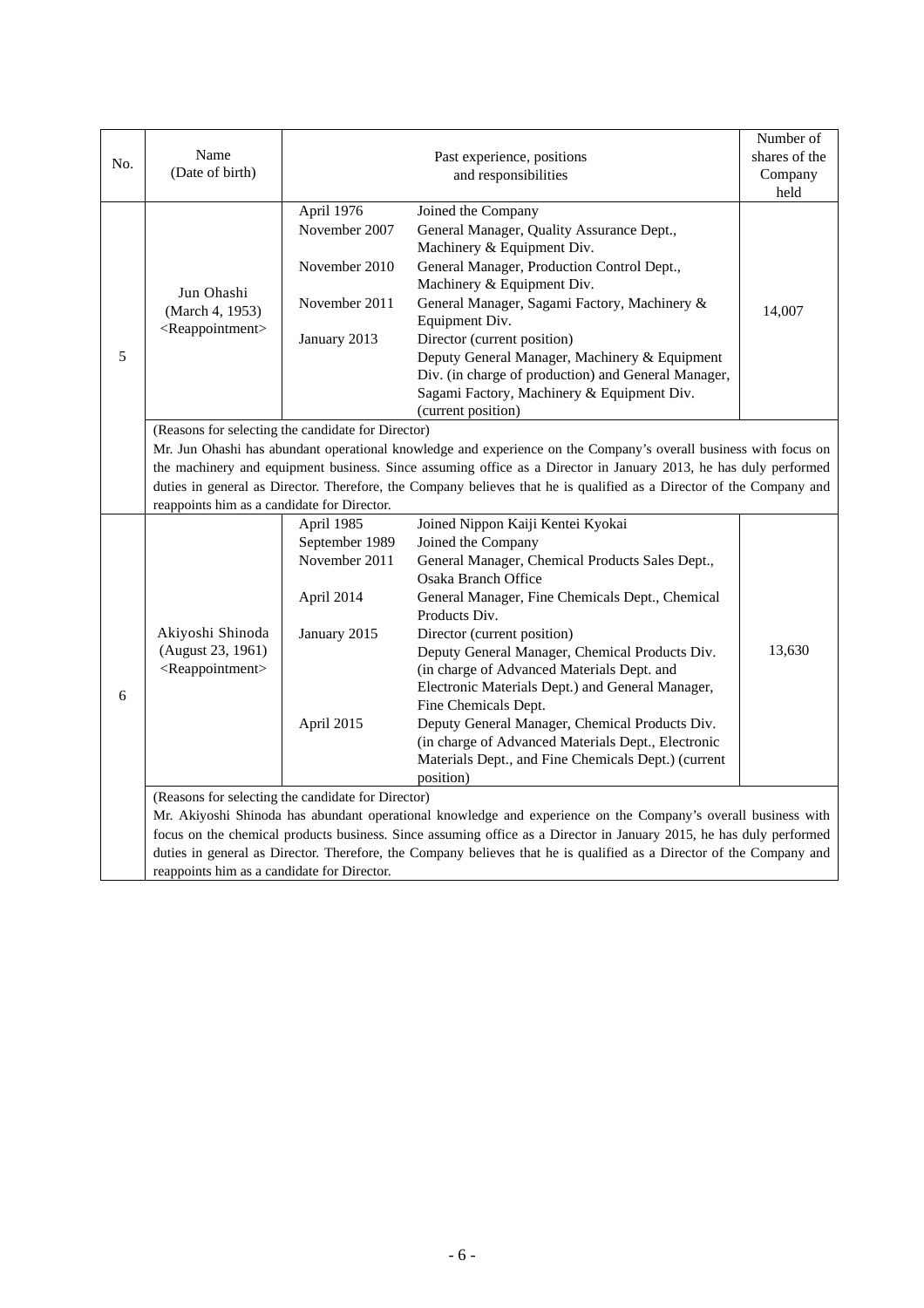|     | Name                                                                                                                                                                          | Past experience, positions |                                                  | Number of<br>shares of the |  |
|-----|-------------------------------------------------------------------------------------------------------------------------------------------------------------------------------|----------------------------|--------------------------------------------------|----------------------------|--|
| No. | (Date of birth)                                                                                                                                                               |                            |                                                  | Company                    |  |
|     |                                                                                                                                                                               |                            | and responsibilities                             | held                       |  |
|     |                                                                                                                                                                               | April 1978                 | Joined MARUDAI FOOD CO., LTD.                    |                            |  |
|     | Masahiko<br>Nakamura                                                                                                                                                          | December 1978              | Joined Kyushu Setsubi Kosha K.K.                 |                            |  |
|     |                                                                                                                                                                               | August 1990                | Joined the Company                               |                            |  |
|     |                                                                                                                                                                               | January 2009               | General Manager, Environmental Equipment Sales   |                            |  |
|     |                                                                                                                                                                               |                            | Dept., Machinery & Equipment Div.                |                            |  |
|     |                                                                                                                                                                               | January 2015               | Director (current position)                      |                            |  |
|     | (March 10, 1956)                                                                                                                                                              |                            | Deputy General Manager, Machinery & Equipment    | 5,151                      |  |
|     | <reappointment></reappointment>                                                                                                                                               |                            | Div. and General Manager, Environmental          |                            |  |
| 7   |                                                                                                                                                                               |                            | Equipment Sales Dept.                            |                            |  |
|     |                                                                                                                                                                               | April 2015                 | Deputy General Manager, Machinery & Equipment    |                            |  |
|     |                                                                                                                                                                               |                            | Div. (in charge of Environmental Equipment Sales |                            |  |
|     |                                                                                                                                                                               |                            | Dept.) (current position)                        |                            |  |
|     | (Reasons for selecting the candidate for Director)                                                                                                                            |                            |                                                  |                            |  |
|     | Mr. Masahiko Nakamura has abundant operational knowledge and experience on the Company's overall business with                                                                |                            |                                                  |                            |  |
|     | focus on the machinery and equipment business. Since assuming office as a Director in January 2015, he has duly                                                               |                            |                                                  |                            |  |
|     |                                                                                                                                                                               |                            |                                                  |                            |  |
|     | performed duties in general as Director. Therefore, the Company believes that he is qualified as a Director of the<br>Company and reappoints him as a candidate for Director. |                            |                                                  |                            |  |
|     |                                                                                                                                                                               | April 1981                 | Joined The Fuji Bank, Limited                    |                            |  |
|     | Toshiaki Yakura<br>(May 31, 1958)<br><reappointment></reappointment>                                                                                                          | April 2008                 | General Manager, Americas Business Operations    |                            |  |
|     |                                                                                                                                                                               |                            | Department, Mizuho Corporate Bank, Ltd.          |                            |  |
|     |                                                                                                                                                                               | October 2012               | Joined the Company                               |                            |  |
|     |                                                                                                                                                                               |                            | General Manager assistant to Accounting Div.     |                            |  |
|     |                                                                                                                                                                               | April 2014                 | General Manager, Accounting Div.                 | 5,105                      |  |
|     |                                                                                                                                                                               | January 2015               | Director (current position)                      |                            |  |
| 8   |                                                                                                                                                                               |                            | In charge of Management Planning Dept. and       |                            |  |
|     |                                                                                                                                                                               |                            | General Manager, Accounting Div. (current        |                            |  |
|     |                                                                                                                                                                               |                            | position)                                        |                            |  |
|     | (Reasons for selecting the candidate for Director)                                                                                                                            |                            |                                                  |                            |  |
|     | Mr. Toshiaki Yakura has abundant knowledge and experience with regard to accounting and management planning.                                                                  |                            |                                                  |                            |  |
|     | Since assuming office as a Director in January 2015, he has duly performed duties in general as Director. Therefore, the                                                      |                            |                                                  |                            |  |
|     | Company believes that he is qualified as a Director of the Company and reappoints him as a candidate for Director.                                                            |                            |                                                  |                            |  |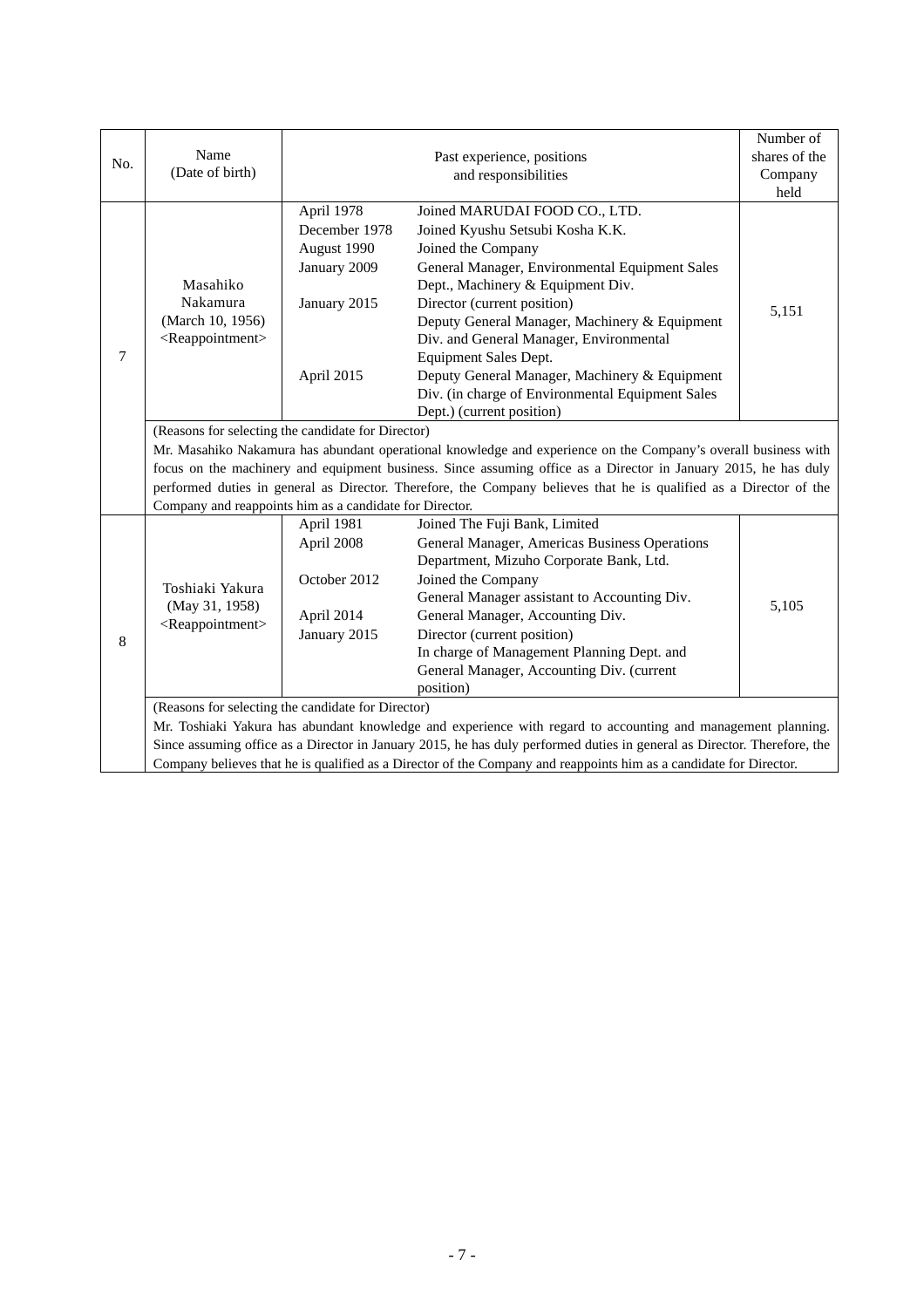|                |                                                                                                                      |               |                                                     | Number of     |  |
|----------------|----------------------------------------------------------------------------------------------------------------------|---------------|-----------------------------------------------------|---------------|--|
| No.            | Name                                                                                                                 |               | Past experience, positions                          | shares of the |  |
|                | (Date of birth)                                                                                                      |               | and responsibilities                                | Company       |  |
|                |                                                                                                                      |               |                                                     | held          |  |
|                | Katsuhiko Ito                                                                                                        | April 1987    | Joined the Company                                  |               |  |
|                |                                                                                                                      | April 2013    | General Manager, Machinery & Equipment Dept.,       |               |  |
|                |                                                                                                                      |               | Osaka Branch Office                                 |               |  |
|                | (September 21,<br>1964)                                                                                              | January 2017  | Director (current position)                         | 4,437         |  |
|                | <reappointment></reappointment>                                                                                      |               | Deputy General Manager, Machinery & Equipment       |               |  |
| 9              |                                                                                                                      |               | Div. (in charge of Industrial Machinery Sales Dept. |               |  |
|                |                                                                                                                      |               | and Overseas Sales Dept.) (current position)        |               |  |
|                | (Reasons for selecting the candidate for Director)                                                                   |               |                                                     |               |  |
|                | Mr. Katsuhiko Ito has abundant operational knowledge and experience on the Company's overall business with focus on  |               |                                                     |               |  |
|                | the machinery and equipment business. Since assuming office as a Director in January 2017, he has duly performed     |               |                                                     |               |  |
|                | duties in general as Director. Therefore, the Company believes that he is qualified as a Director of the Company and |               |                                                     |               |  |
|                | reappoints him as a candidate for Director.                                                                          |               |                                                     |               |  |
|                | Tetsuyuki Azuma                                                                                                      | April 1984    | Joined the Company                                  |               |  |
|                | (August 16, 1960)                                                                                                    | November 2009 | General Manager, Advanced Materials Dept.,          | 5,866         |  |
|                | $<$ New                                                                                                              |               | Chemical Products Div. (current position)           |               |  |
| 10             | appointment>                                                                                                         |               |                                                     |               |  |
|                | (Reasons for selecting the candidate for Director)                                                                   |               |                                                     |               |  |
|                | Mr. Tetsuyuki Azuma has been engaged in the chemical products business since joining the Company and has abundant    |               |                                                     |               |  |
|                | knowledge and experience on said business overall. Therefore, the Company expects that he is capable of duly         |               |                                                     |               |  |
|                | performing his duties as a Director and appoints him as a candidate for Director.                                    |               |                                                     |               |  |
| $(NT - t - x)$ |                                                                                                                      |               |                                                     |               |  |

(Notes)

1. There are no special interests between each candidate and the Company.

2. The number of shares of the Company held by each candidate includes those held by the Tomoe Engineering officers' shareholding association or the Tomoe Engineering employees' shareholding association.

### **Proposal 3: Payment of Bonuses to Officers**

By considering the operating results for the fiscal year ended October 31, 2017 and other factors, payment of bonuses to four Directors (excluding Directors serving as Audit & Supervisory Committee Members) and four Directors serving as Audit & Supervisory Committee Members in the total amount of 60,784,000 yen (42,479,000 yen for Directors (excluding Directors serving as Audit & Supervisory Committee Members), and 18,305,000 yen for Directors serving as Audit & Supervisory Committee Members) is proposed.

With regard to the payment of bonuses to Directors (excluding Directors serving as Audit & Supervisory Committee Members), the Company received a report from the Audit & Supervisory Committee that there were no items to be pointed out.